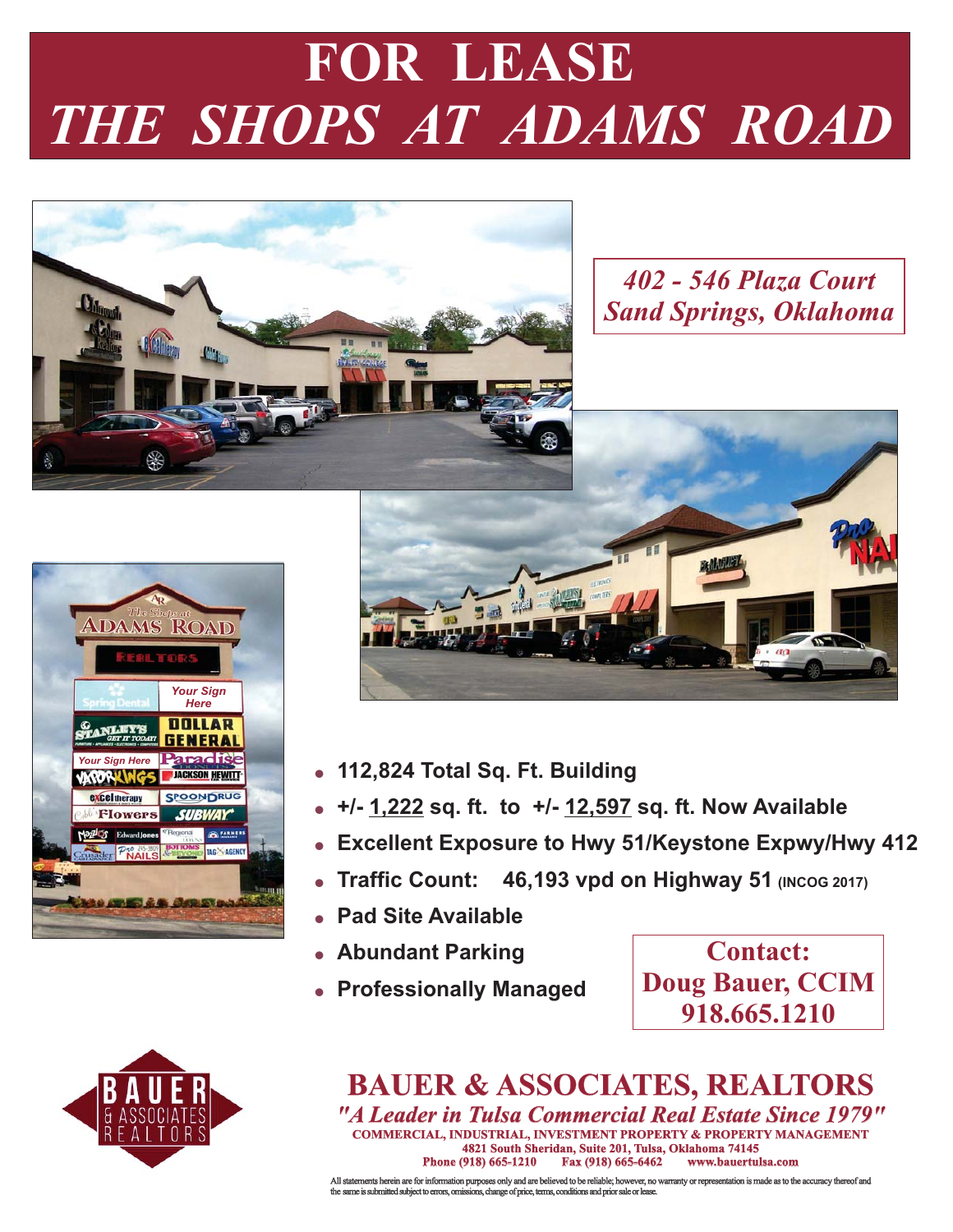*Aerial View - Shops at Adams Road Sand Springs, Oklahoma*

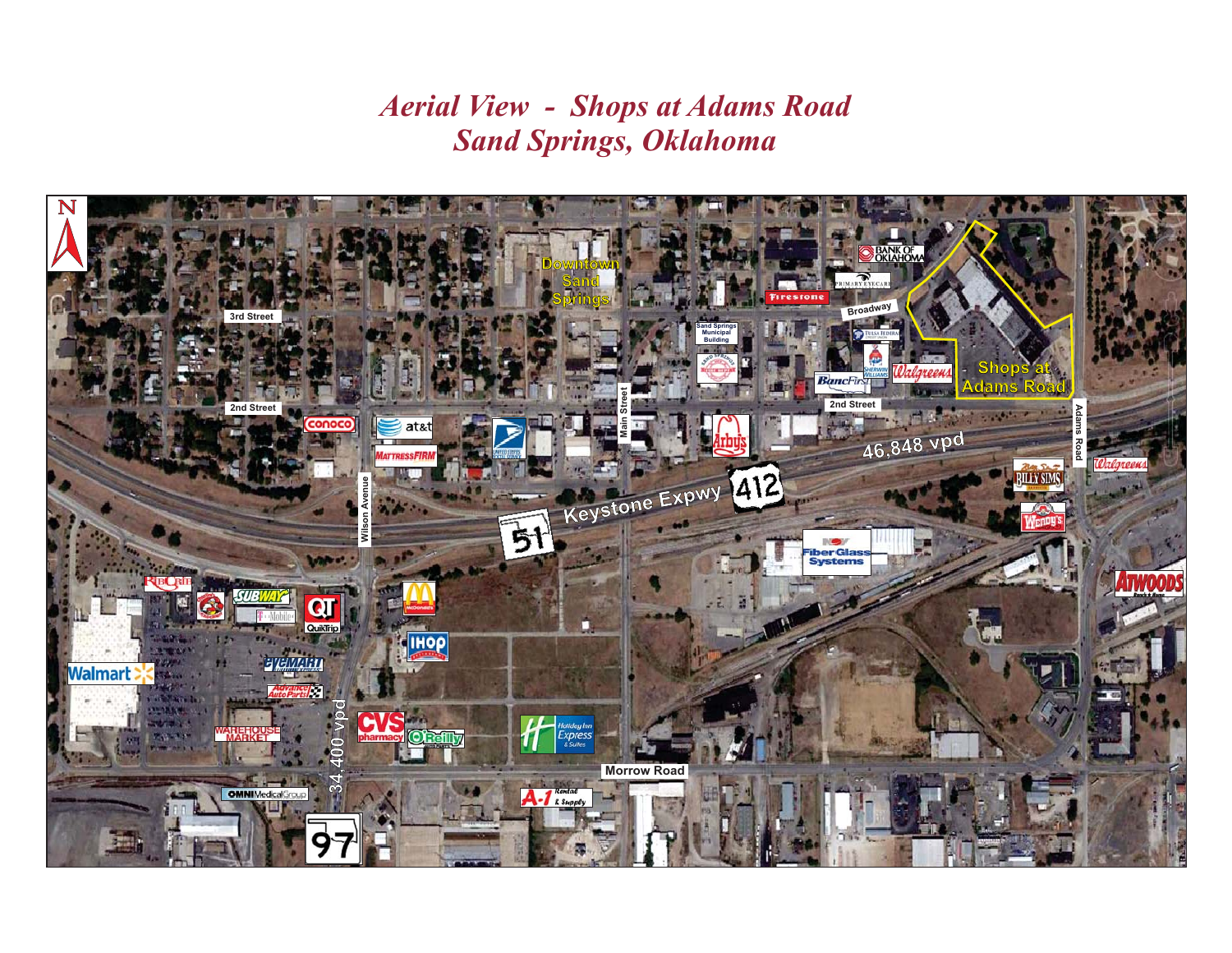# *Space Available Demising Concept The Shops at Adams Road*